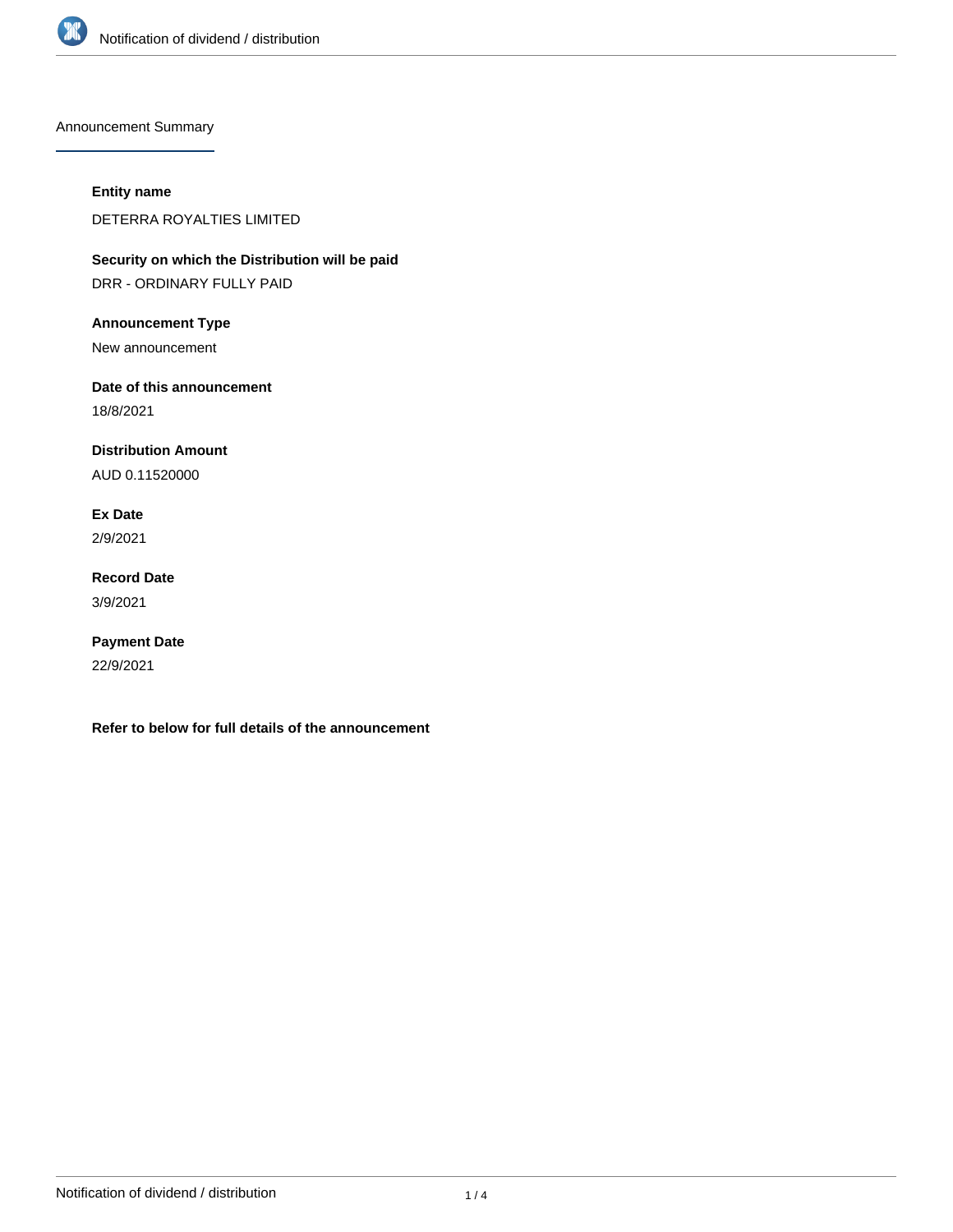

Announcement Details

Part 1 - Entity and announcement details

## **1.1 Name of +Entity**

DETERRA ROYALTIES LIMITED

**1.2 Registered Number Type** ABN

**Registration Number**

88641743348

**1.3 ASX issuer code** DRR

## **1.4 The announcement is** New announcement

**1.5 Date of this announcement** 18/8/2021

**1.6 ASX +Security Code** DRR

**ASX +Security Description** ORDINARY FULLY PAID

Part 2A - All dividends/distributions basic details

**2A.1 Type of dividend/distribution C** Ordinary

**2A.2 The Dividend/distribution:** relates to a period of six months

**2A.3 The dividend/distribution relates to the financial reporting or payment period ending ended/ending (date)** 30/6/2021

**2A.4 +Record Date**

3/9/2021

**2A.5 Ex Date** 2/9/2021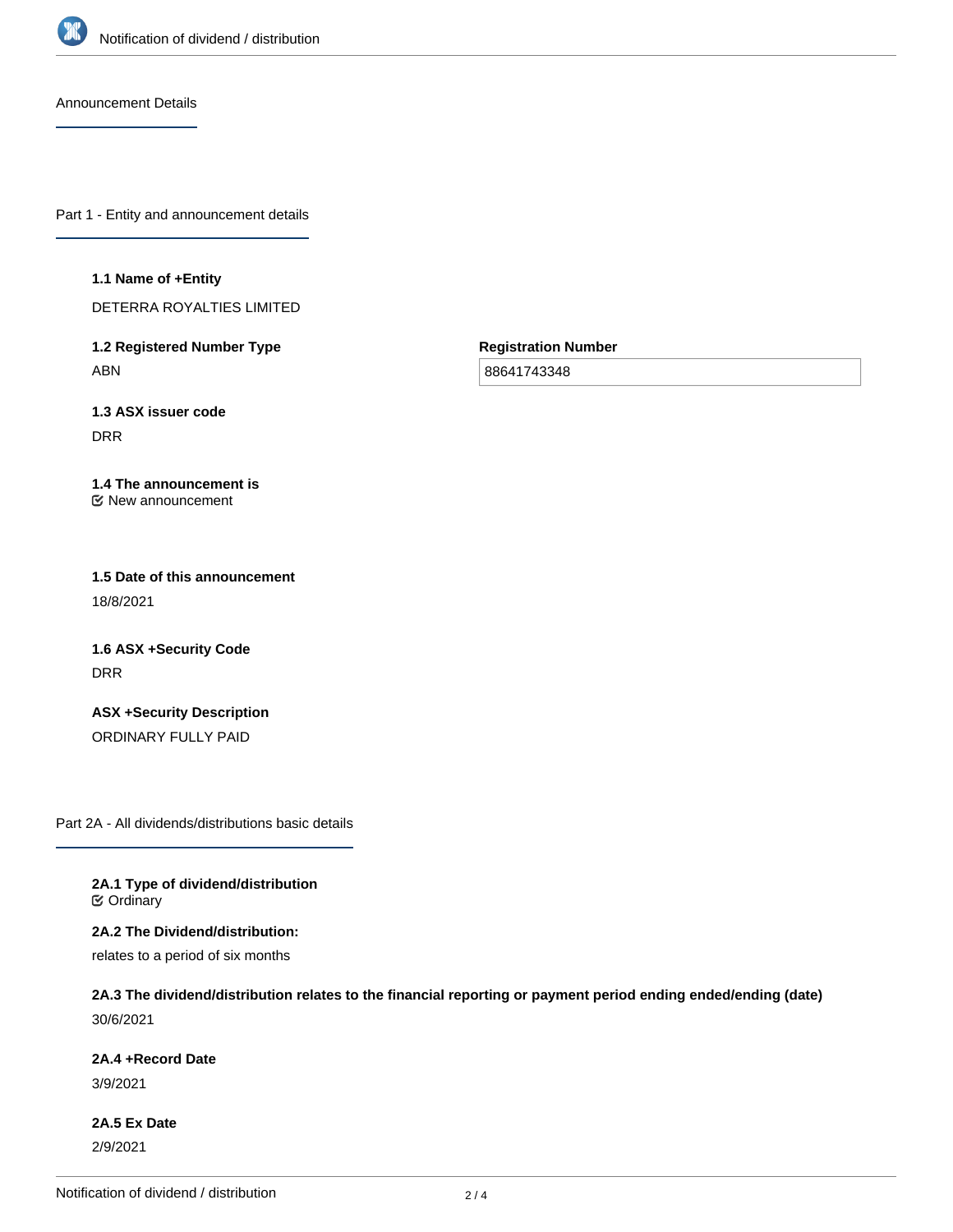## **2A.6 Payment Date**

22/9/2021

**2A.7 Are any of the below approvals required for the dividend/distribution before business day 0 of the timetable?**

- **•** Security holder approval
- **Court approval**
- **Lodgement of court order with +ASIC**
- **ACCC approval**
- **FIRB approval**
- **Another approval/condition external to the entity required before business day 0 of the timetable for the dividend/distribution.**

No

**2A.8 Currency in which the dividend/distribution is made ("primary currency")**

AUD - Australian Dollar

**2A.9 Total dividend/distribution payment amount per +security (in primary currency) for all dividends/distributions notified in this form**

AUD 0.11520000

**2A.10 Does the entity have arrangements relating to the currency in which the dividend/distribution is paid to securityholders that it wishes to disclose to the market?** No

**2A.11 Does the entity have a securities plan for dividends/distributions on this +security?** We do not have a securities plan for dividends/distributions on this security

**2A.12 Does the +entity have tax component information apart from franking?** No

Part 3A - Ordinary dividend/distribution

| 3A.1 Is the ordinary dividend/distribution estimated at     | 3A.1a Ordinary dividend/distribution estimated amount      |
|-------------------------------------------------------------|------------------------------------------------------------|
| this time?                                                  | per +security                                              |
| <b>≝</b> No                                                 | AUD                                                        |
| 3A.1b Ordinary Dividend/distribution amount per<br>security |                                                            |
| AUD 0.11520000                                              |                                                            |
| 3A.2 Is the ordinary dividend/distribution franked?         | 3A.2a Is the ordinary dividend/distribution fully franked? |
| $\alpha$ Yes                                                | $\alpha$ Yes                                               |